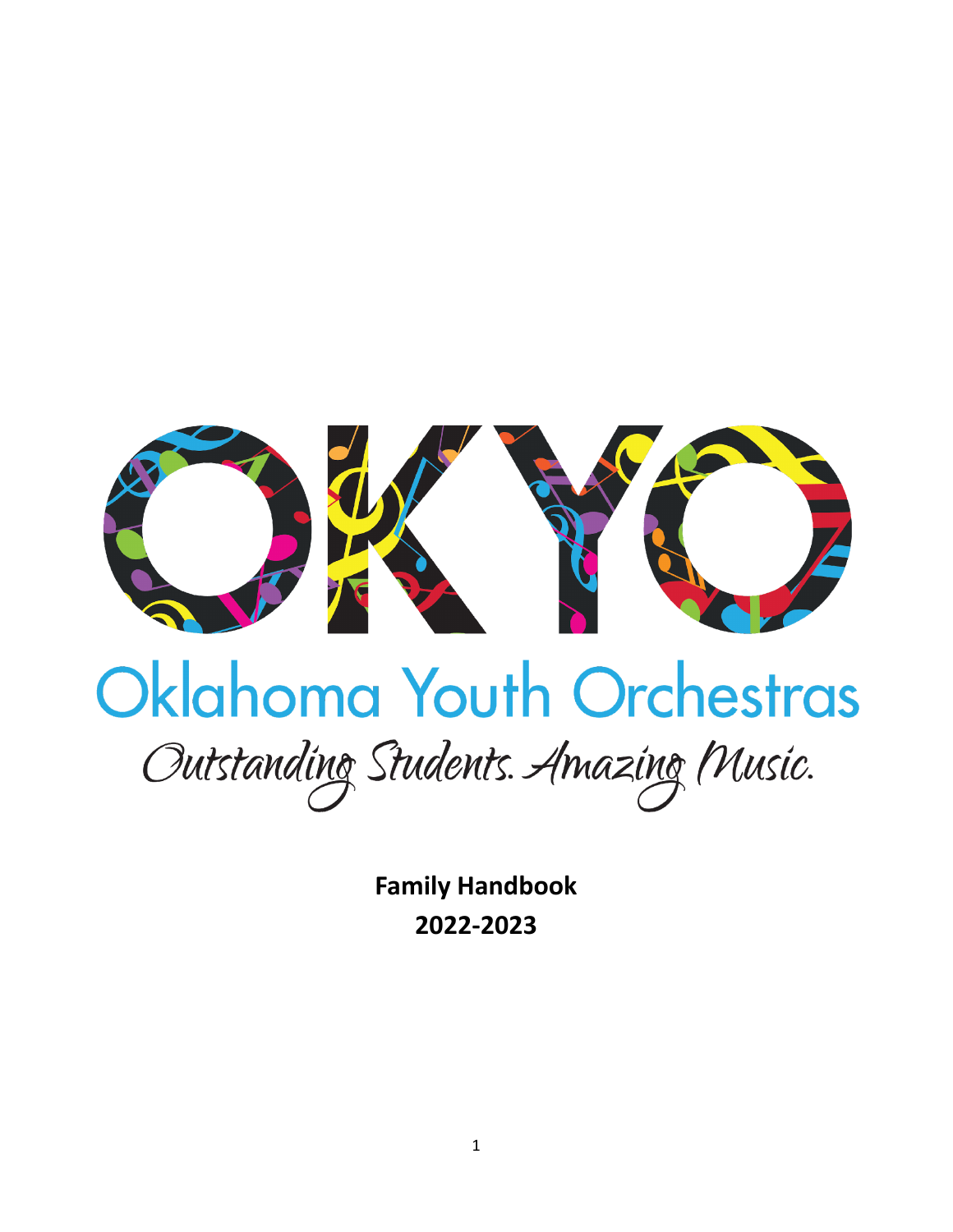# **Table of Contents**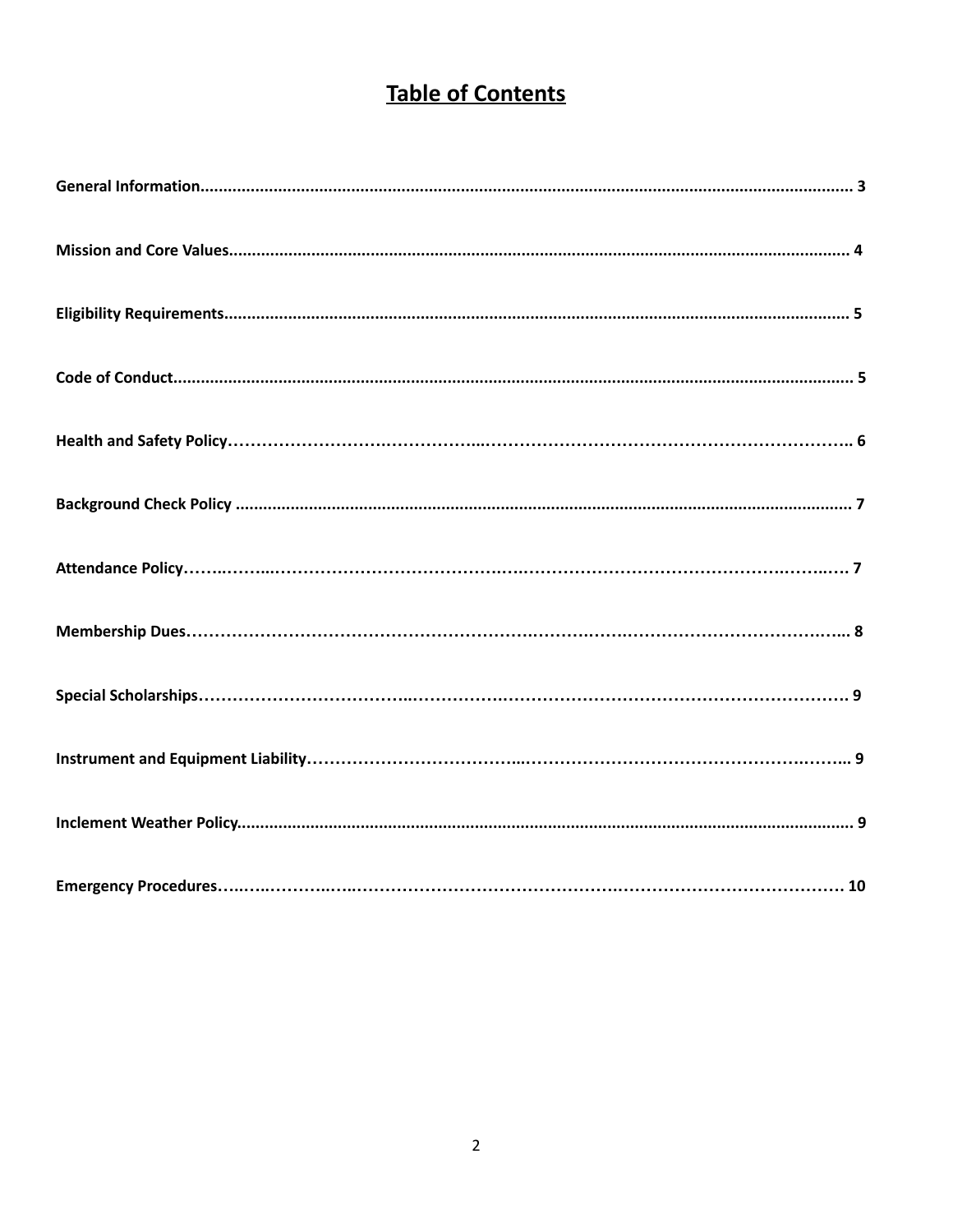# **General Information**

## **Office and Contact Information**

Most of our OKYO Support Team works part-time and takes on many roles to bring our programs to the community. Please call ahead before stopping by the office, as we are often out of the office helping further our mission. When calling, you will likely get our voicemail as we are often out meeting with community partners and teachers. Please be sure to leave a message so we can return your call as soon as possible. Email is always the quickest way to contact our team.

**Phone:** 405-232-1199

### **Website:** [www.okyomusic.org](http://www.okyomusic.org)

**Mailing Address**: Oklahoma Youth Orchestras – 2501 North Blackwelder – Oklahoma City, OK 73106

**Visiting Our Office:** Our office is located on the 3<sup>rd</sup> floor of the Kirkpatrick Fine Arts Building on the campus of Oklahoma City University. Visit [www.okyomusic.org/contact](http://www.okyomusic.org/contact) for more information on how to find our office – please call ahead before visiting.

**Office Hours** are Monday from 10am to 4pm and after 4pm, staff will be onsite at the Bass School of Music for rehearsal. Tuesday through Thursday hours are from 10am to 5pm – please call ahead before visiting. The office operates on modified hours during the summer.

### **Communication Policy**

The Oklahoma Youth Orchestras Artistic Director and Support Team communicates with students and parents **primarily via email**. **This includes all concert information and membership dues billing/statements.** Please be sure to keep the Oklahoma Youth Orchestras office updated with any email address changes. If you feel you are not receiving regular communications from our office, please be sure to check your junk/spam email and add us to your safe sender list.

### **Our website is your best resource for the most up-to-date and helpful information. This information includes:**

- Artistic Team and Support Team
- Ensembles
- Calendar of Rehearsals and Concerts
- Special Scholarships and Membership Dues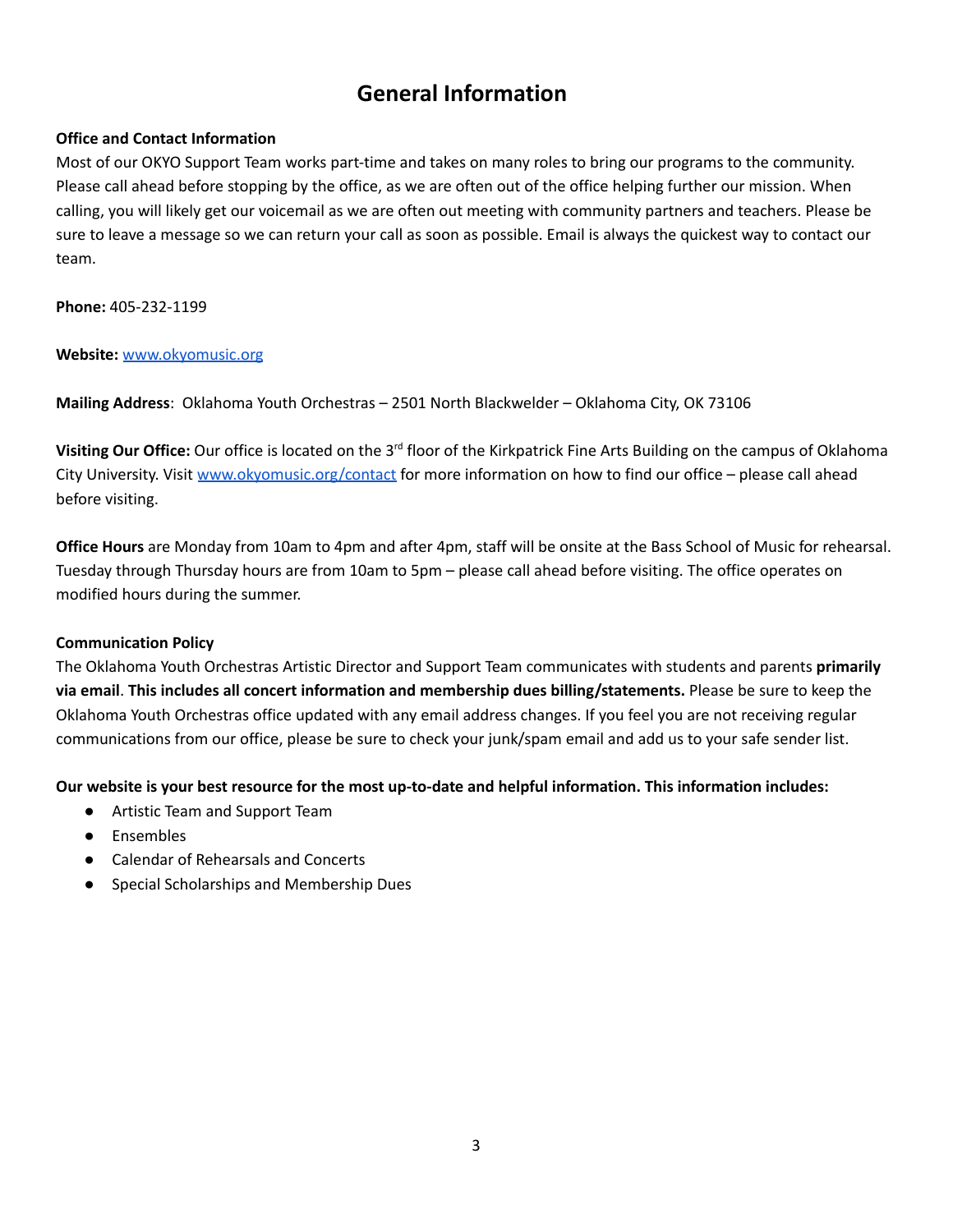# **OKYO Mission**

Through quality instrumental music education programs for students and accessible cultural offerings for the community, Oklahoma Youth Orchestras provides opportunities for artistic excellence to central and western Oklahoma.

Our organization is a registered 501(c)(3) nonprofit supported by a combination of sources including membership dues, volunteerism, concert admission, grants, sponsorships, and donations.

# **Core Values**

## **1. Music benefits everyone**

We provide musical opportunities for students regardless of personal, family, or financial background. While our programs are dedicated to advancing musical knowledge for students ages 8 to 18, we believe a person can be neither too young nor too old to benefit from learning something new. Additionally we believe exploring music and attending live concerts brings value to people of all ages.

## **2. Committed to excellence**

There is room for a variety of ensembles and musical styles within this commitment, and OKYO Artistic Team are highly trained educators to navigate this. While we do hope our work and our students' concerts inspire people of all ages to get involved with music, we provide pathways to excellence for students who have already begun their musical journey, specifically students who can read music and have been playing for at least one year. This commitment to excellence means that, by participating in OKYO, our students are already above average, choosing to pursue greatness through hard work and dedication.

### **3. Music education is valuable**

We expect a lot from our families as our highly-trained team provides pathways toward excellence. Our students and families are dedicated and hard-working in pursuit of the numerous proven benefits of music education. Likewise, our students' concerts are valuable, representing many hours of individual and collective preparation. Most of our concerts have a modest ticket fee to help cover costs. OKYO students also perform numerous free community outreach concerts every season for underserved audiences.

### **4. Playing It Forward**

We believe in the power of music to bring people together and lift up those who are struggling. Our OKYO team leads by example and encourages students to get outside the practice and rehearsal rooms and engage in outreach and community service. This includes mentoring younger students and seeking out opportunities to meet the needs in their communities by giving their time and talents. Music can unite people across generations and backgrounds and opens up doors to new opportunities.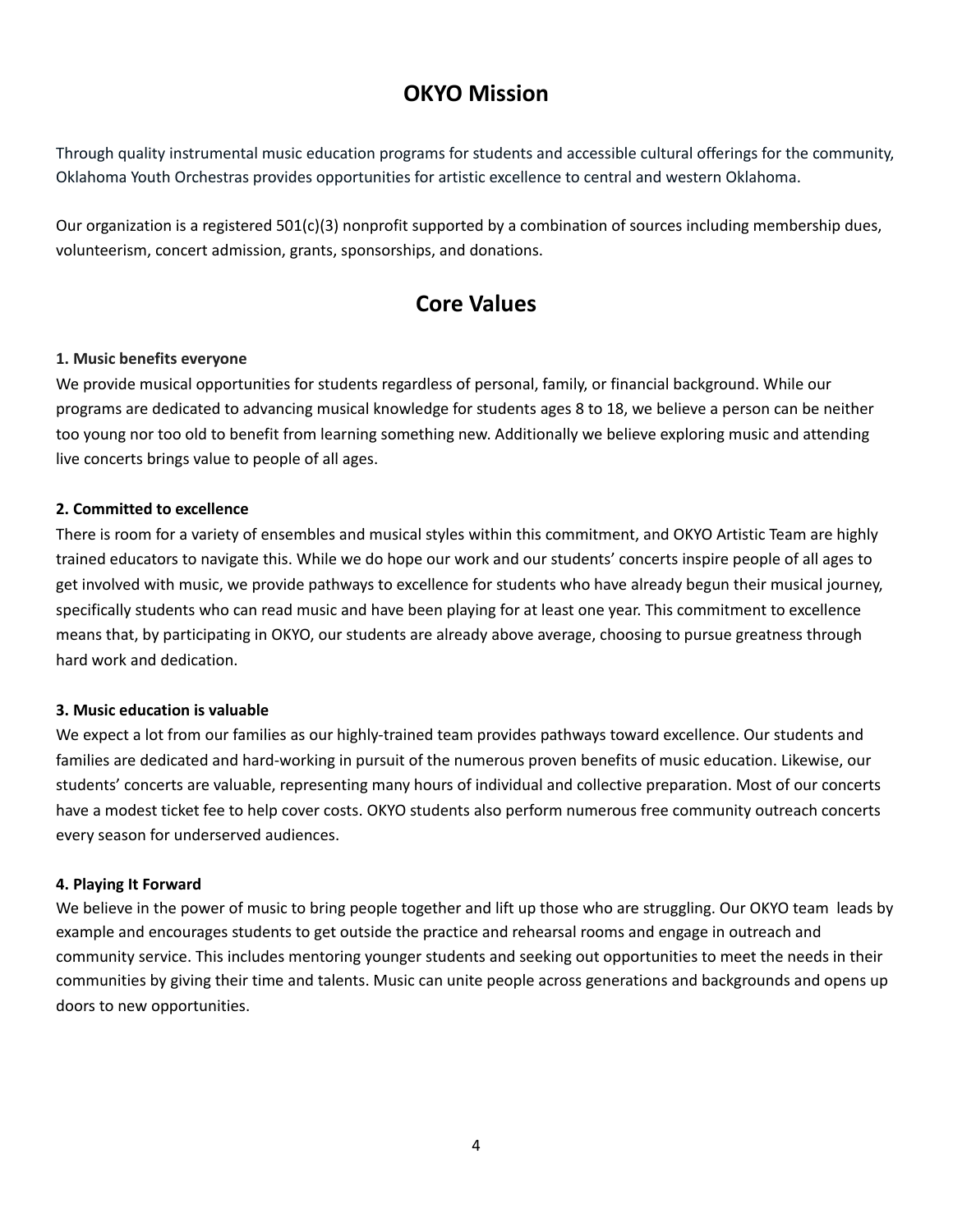# **Eligibility Requirements**

All public, parochial, private, and homeschool students are eligible to participate in Oklahoma Youth Orchestras. **Members are required to participate in their school's instrumental music program, if available**. Oklahoma Youth Orchestras is not a substitute for the daily (we hope) school music experience, and we work with local directors to be certain this requirement is fulfilled. Exceptions due to school scheduling conflicts will be considered on a case-by-case basis by the Oklahoma Youth Orchestras team in communication with the school's ensemble director. Students who are concurrently enrolled in their high school and a local college/university are required to participate in an instrumental music ensemble at either institution, if available. It is strongly encouraged that concurrently enrolled students continue with their high school ensemble unless an unavoidable scheduling conflict occurs.

Acceptance of placement in Oklahoma Youth Orchestras is a season-long commitment (August through May). **All rehearsals and performances are mandatory.** The most up-to-date information is available at [www.okyomusic.org/calendar.](http://www.okyomusic.org/calendar) Additional performances may be added throughout the season with significant notification. Any student's decision to terminate their membership mid-season will be reviewed by the OKYO team on a case-by-case basis and may result in ineligibility to re-audition for the following year.

All membership dues paid are non-refundable and payment plans must be paid in full by May 1. Refunds will NOT be **granted to families who fail to comply with our Code of Conduct.** A family's account with OKYO must be in good financial standing before enrolling.

Families should have a clear understanding of the time and financial commitments required by participation in Oklahoma Youth Orchestras before accepting and enrolling. If there are any questions or concerns, please contact our Program Manager of Students and Families.

# **Code of Conduct**

All participants of Oklahoma Youth Orchestras, both students and families alike, represent the organization through their behavior and actions. It is important to respect the rights and property of others. We expect each student to use common sense in avoiding situations and behavior that would put themselves or others at risk. The following expectations are required of all students and families participating in Oklahoma Youth Orchestras. Violation of this Code of Conduct will result in disciplinary action including, but not limited to, financial responsibility for any misconduct resulting in damage, immediate removal from a rehearsal, ineligibility to perform on a concert, reseating within the section, expulsion from the organization and/or inability to re-audition for the organization in the future.

## **Behavioral Expectations**

- 1. Students/Families will treat all Support Team members, conductors, volunteers, visitors, and other students/families with respect. All accusations of harassment and bullying will be investigated.
- 2. Students will follow all verbal, posted, and written instructions given by the OKYO team and volunteers. Failure to follow instructions will be considered insubordination.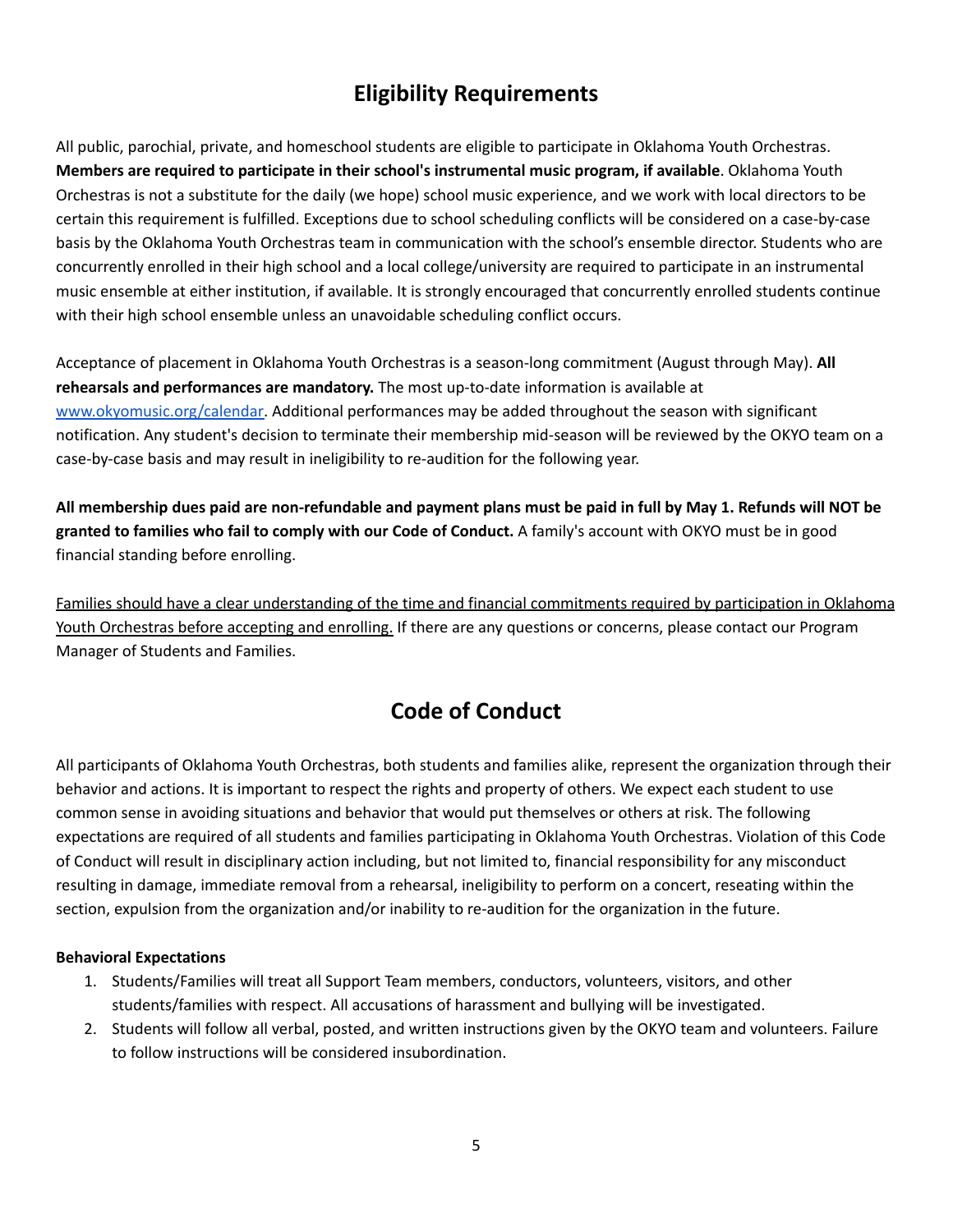- 3. Students will turn off and put away all electronic devices during rehearsals, with the exception of tuners. Oklahoma Youth Orchestras reserves the right for team members to confiscate electronic devices that are being used improperly and return them at the end of rehearsal.
- 4. Students will respect and treat with care all property of Oklahoma Youth Orchestras and its partners used during rehearsals and performances. If a student intentionally or willfully damages or steals any property of Oklahoma Youth Orchestras or its partners, the organization will seek restitution from the student and parent/guardian for such property.
- 5. Students found to be using, selling, or in the possession of tobacco, alcohol, or controlled substances will be immediately removed from rehearsal, expelled from the organization without refund, and turned over to the proper authorities.
- 6. Any threat or act of physical harm toward any OKYO team members, volunteers, visitors, or other students will result in immediate removal from rehearsal and expulsion from the organization without refund. If necessary, the proper authorities will be contacted.
- 7. Any harassment by the family of a student toward OKYO team members, volunteers, or other families will result in the dismissal of the student from the organization without refund.
- 8. Violation of any local, state, or federal law will result in immediate removal from rehearsal or performance, expulsion from the organization without refund and turned over to the proper authorities.

# **Health and Safety Policy**

It is a privilege to be able to rehearse music together, especially in the fantastic facilities we enjoy at Oklahoma City University. OKYO Leadership are proceeding cautiously, hoping and planning for a season full of safely learning and performing music together. OKYO Leadership looks to the policies set forth by the CDC and Oklahoma City University to help us mitigate the risks of the COVID-19 pandemic for our students and our team. These policies may include but are not limited to masking and social distancing. We will adjust according to local conditions and we ask for your understanding as we all navigate this together. OKYO has a responsibility to protect the health of our students and staff, and in doing so, we also protect our ability to continue to safely make music together in person.

## **What happens if I am not feeling well?**

If a student is having any of the following symptoms, please complete an Absence Report Form and do not attend rehearsal. OKYO encourages any students with these symptoms to obtain a COVID-19 test or remain at home until symptom free. Symptoms include but are not limited to: fever, cough, difficulty breathing, sore throat, muscle aches, unusual fatigue, headache, loss of taste or smell, congestion or runny nose, nausea, vomiting and diarrhea.

## **Positive for COVID-19**

If a student tests positive for COVID-19, they should use the CDC [Quarantine](https://www.cdc.gov/coronavirus/2019-ncov/your-health/quarantine-isolation.html) and Isolation Calculator to determine next steps based on the individual's vaccination status. OKYO should also be notified immediately via an Absence Report. All information will remain confidential.

Failure to follow health and safety instructions will be considered a violation of the Code of Conduct and will result in disciplinary action. **Refunds will NOT be granted to families who fail to comply with our Code of Conduct.**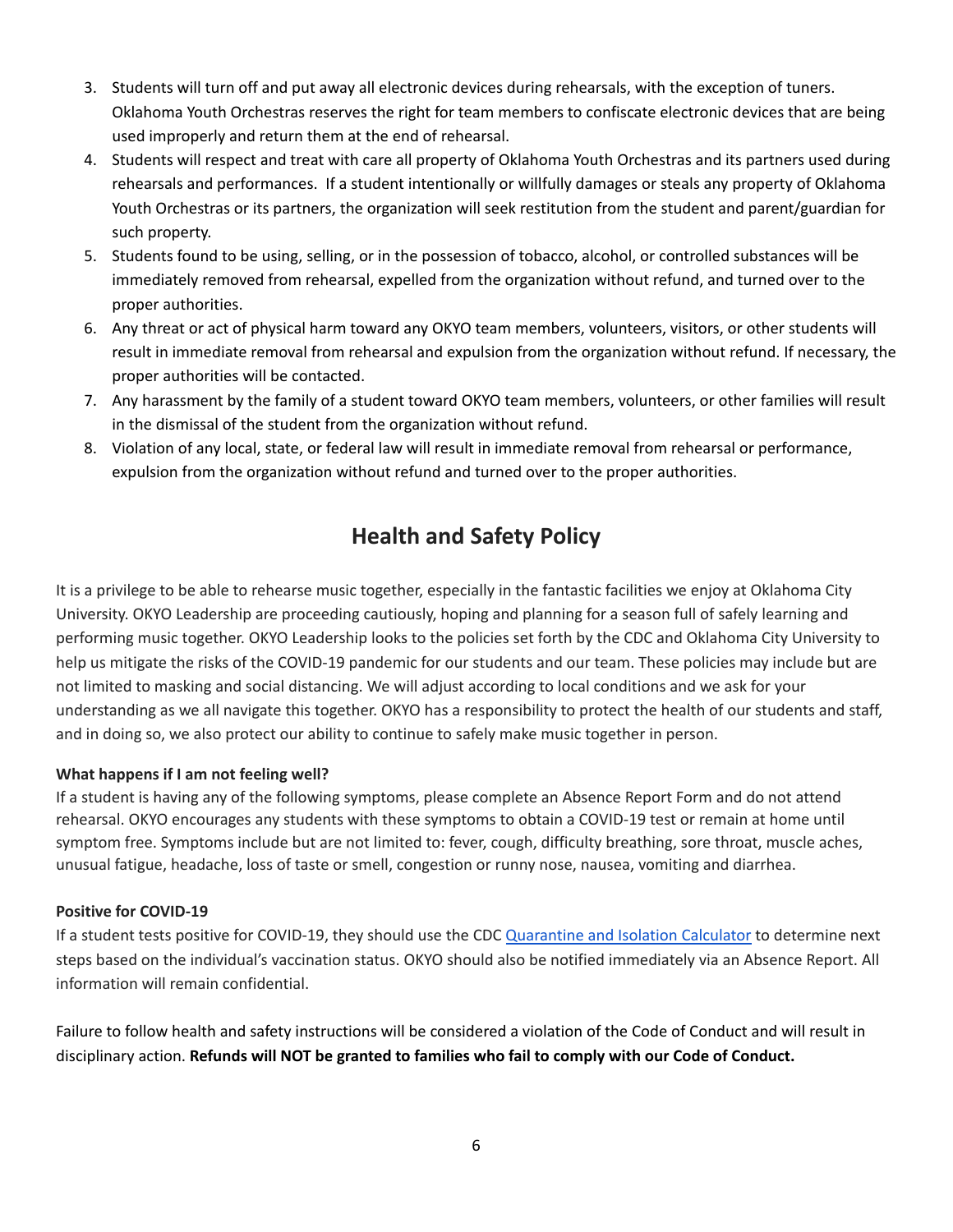# **Background Check Policy**

For the safety and security of our families, all employees of Oklahoma Youth Orchestras are subject to a background check.

# **Attendance Policy and Check-In**

Season-long membership in Oklahoma Youth Orchestras is both a privilege and a responsibility. Regular attendance by all musicians is extremely important to the educational experience and quality of performance. When members of the team are missing, the whole ensemble receives a less than optimal experience.

## **Attendance Policy**

- Students are required to report all absences.
- When a school-sanctioned music event is in conflict with an OKYO event, students should prioritize their school program and notify their OKYO conductor as early as possible.
- Excessive absences (as determined by OKYO Support and Artistic Team) may result in re-seating or, in extreme cases, dismissal from the program.
- If a student checks in and then leaves rehearsal without notifying an OKYO team member, or otherwise attempts to falsify their presence, OKYO reserves the right to dismiss the student without refund, and the student may not be allowed to audition in future years.

## **Reporting an Absence**

Students are required to submit an Absence Report through our website if they are to be absent, arriving late, or leaving early. The online Absence Report form can be found in the footer of every page of our website, under Current Students. If you have questions or concerns about an absence, contact our Program Manager of Students and Families by email. In the event of an unplanned conflict, such as car trouble, please submit an Absence Report as soon as possible.

## **Attendance at all scheduled rehearsals and concerts is mandatory.**

Families should refer to the schedule before making any travel or vacation plans and inform the OKYO office as soon as possible if there is a conflict. Conflicts with school music activities and religious commitments will be excused. Please inform the OKYO Team as soon as a school conflict is known. In VERY rare cases will a request be considered for absence from an OKYO ensemble concert/performance or the rehearsal prior to a concert or a performance. All absences should be submitted via our website as stated in "Reporting an Absence" above and be verbally discussed with the conductor. School music activities, religious commitments and illness/family emergencies are the ONLY excused absences.

### **Student Check-In**

Students participating in OYO, OYP, OYW, Chamber Orchestra, Sinfonia, Studio Rockestra, Festival Winds and Festival Strings OKC are required to check-in before each rehearsal at the concession stand in the Bass School of Music. All students are to check in with plenty of time to be in their rehearsal space, in their seat and ready to begin at least 5 minutes before rehearsal begins.

Students participating in Festival Strings Norman and Edmond will check-in with their teacher or a volunteer at rehearsal.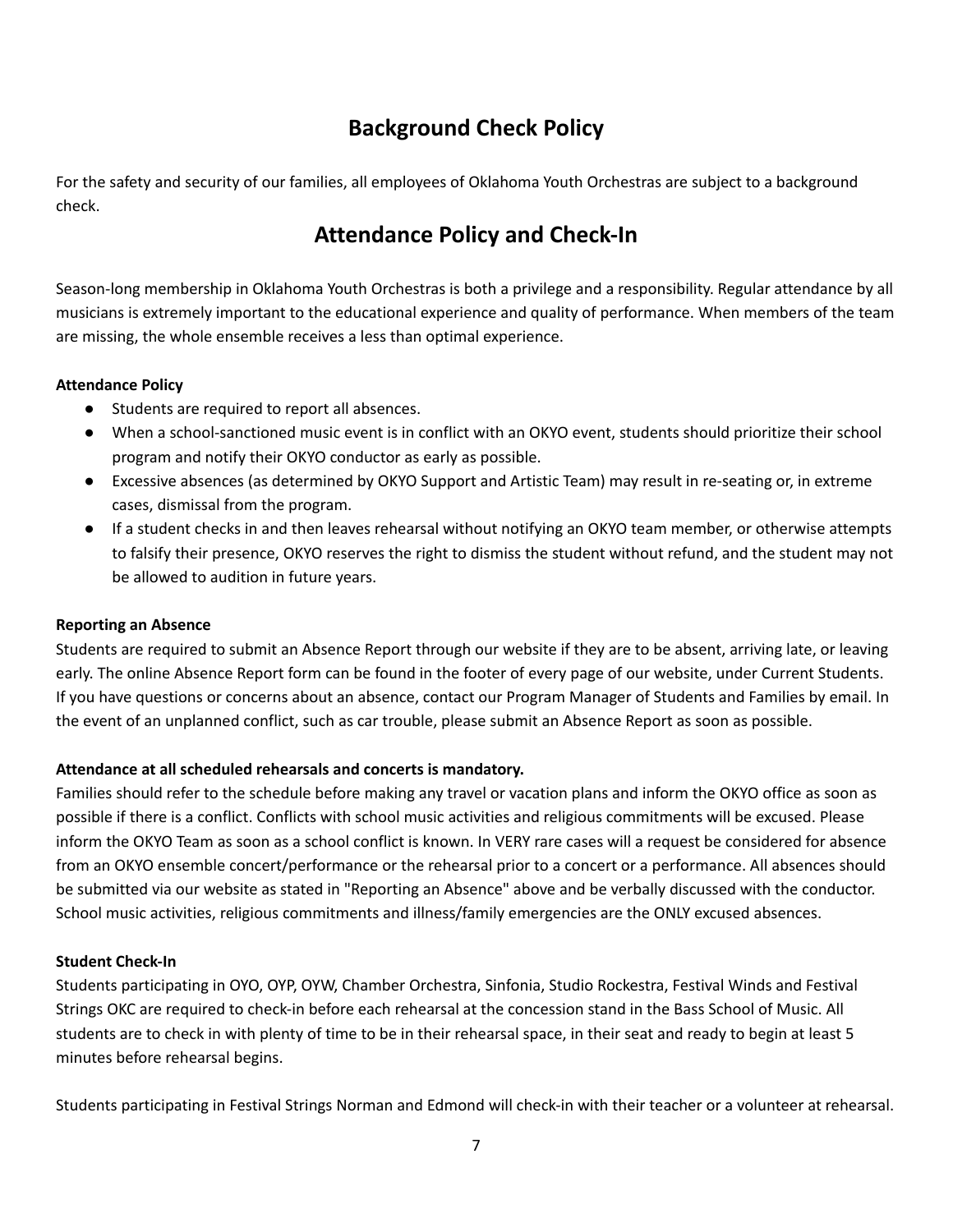# **Membership Dues**

**Participation in Oklahoma Youth Orchestras is a season-long commitment (August through May).** We encourage you to talk as a family about this commitment as membership dues refunds ARE NOT available to students who choose to leave the program without completing the year. Please evaluate your yearly schedule in order to be sure that you will be able to fulfill this time commitment. In very rare cases will a refund of membership dues be granted to families withdrawing from the program. Pro-rated dues may be offered to students who enroll after the season has started based on the number of concerts completed. **Failure to complete registration and payment of membership dues for any ensemble will result in expulsion from the program.**

## **Discounts\***

**Multiple Students:** Families with more than one student participating in Oklahoma Youth Orchestras ensembles receive a 15% discount on membership dues for each additional student. The discount will be taken from the less expensive dues. This discount does not apply to an individual student participating in multiple ensembles.

*\*additional programs made available are not subject to these discounts. Additional fees, rentals and purchases such as merchandise must be paid in full at the time of rental/purchase. Students receiving Special Scholarships are not extended these additional discounts. Multiple students and multiple ensembles are taken into consideration when awarding Special Scholarships.*

## **Policies**

Please be sure that your **Placement Acceptance and Enrollment form** is submitted NO LATER than **July 11** or 30 days after enrollment if you are joining us in the middle of the season.

## **Check Policy**

Oklahoma Youth Orchestras does not hold or accept post-dated checks. Checks received during business hours will be deposited no later than the end of the following business day.

## **Credit Card Policy**

Oklahoma Youth Orchestras does not hold credit card information. We are happy to assist you with making your payments should you have any trouble but please do not send us your credit card information.

### **Membership Dues Refunds for Extenuating Circumstance**

Participation in Oklahoma Youth Orchestras is a season-long commitment (August through May). A family's decision to terminate their membership must be submitted in writing to our Executive Director should they feel that there are extenuating circumstances which may warrant a refund. These circumstances often include medical issues or family relocation. Requests for membership dues refunds will be reviewed by the OKYO Support Team and members of the Board of Directors. It may take up to 60 days from receipt of the request to receive a reply and/or refund. Membership Dues refunds are prorated based on a variety of factors.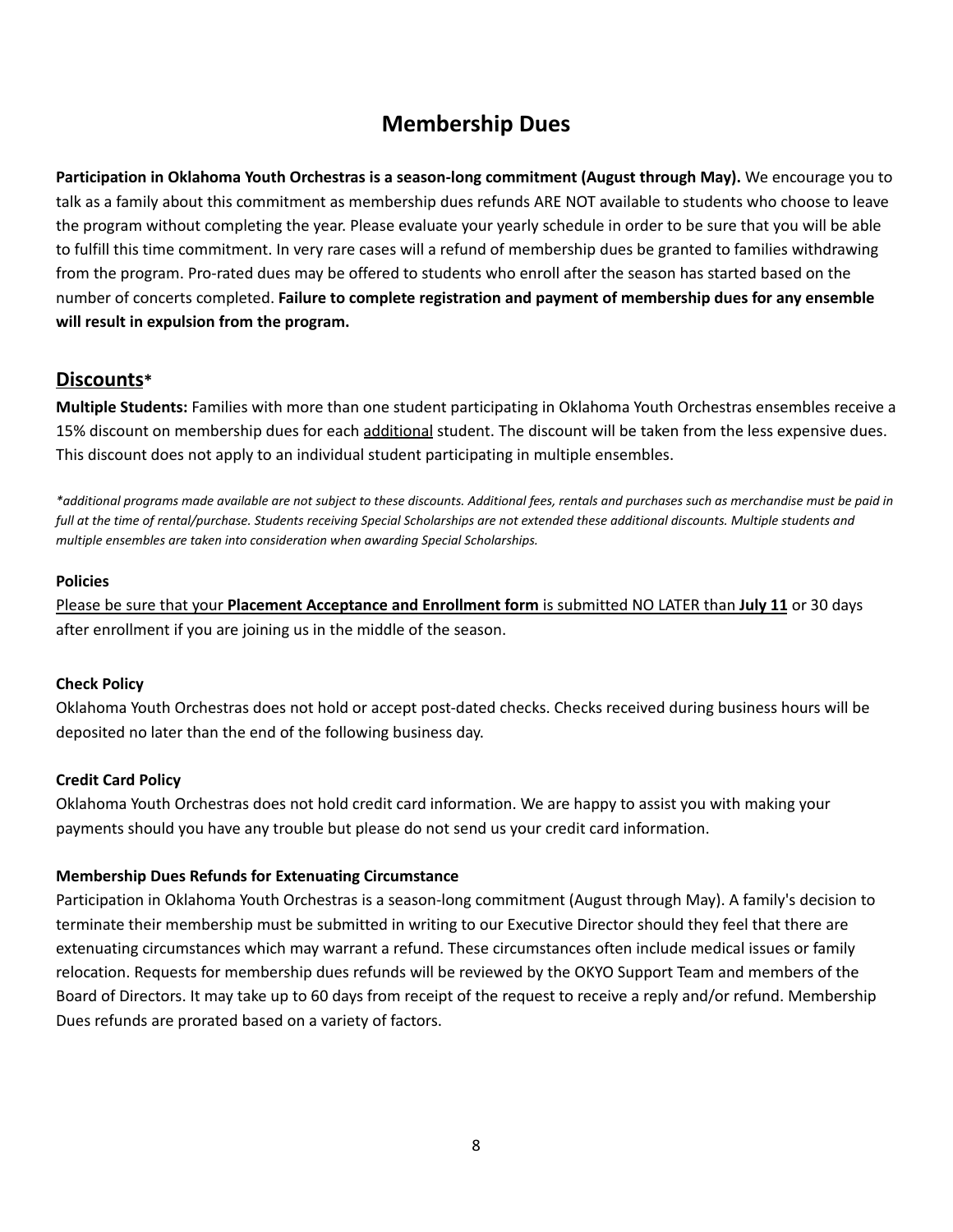### **Delinquent Accounts**

Families with delinquent accounts may not enroll in future seasons until the remaining balance is paid in full. If multiple attempts by the OKYO Support Team to contact the families of a delinquent account fail, OKYO reserves the right to subject any delinquent account to collection.

# **Special Scholarships**

One of OKYO's Core Values is that music is for everyone. Our OKYO Team and Board of Directors desire that no student or family walk away from Oklahoma Youth Orchestras due to financial hardship. We fundraise year-round to be able to provide scholarships for families in need. If you are unsure whether or not your family is eligible for Special Scholarships, please contact the Executive Director at [kris@okyomusic.org.](mailto:kris@okyomusic.org)

More information can be found at [www.okyomusic.org/scholarships.](http://www.okyomusic.org/scholarships)

# **Instrument and Equipment Liability**

Members of Oklahoma Youth Orchestras and their families are responsible for their instruments. Oklahoma Youth Orchestras, its team and volunteers are not liable for lost, stolen, or damaged instruments. We strongly encourage all families to have their instrument insured.

Instruments and equipment loaned to a student during their participation in our programs is the responsibility of the student. Any damage should be reported immediately to the conductor. Students and their family are responsible for any damage resulting from apparent neglect or misuse of the loaned instruments and/or equipment and will be charged a fine for its repair and any related servicing and/or labor. Students using an instrument for personal use from Oklahoma Youth Orchestras will be required to complete a form. Failure to return an instrument will result in billing for a replacement cost and a hold on enrollment for the following season. Individual instruments are loaned for use in Oklahoma Youth Orchestras ONLY. Any use outside of OKYO activities must be requested and approved in writing by a member of the OKYO Support Team.

# **Inclement Weather Policy**

The safety of our students and families is of utmost importance to Oklahoma Youth Orchestras. We understand that our students come from all over the region and ask that families use their best judgment when considering traveling to rehearsal based on their specific weather situation. In such cases, families should contact the office regarding their absence.

### **Guidelines**

Rehearsals will likely be canceled if Oklahoma City University is closed due to inclement weather or if there are district/building closures that impact other ensembles. Families should check their email or OKYO social media for the most up-to-date information. It is not uncommon for some rehearsal sites to be closed while others remain open due to specific building closures. No membership dues refunds will be given for canceled rehearsals. Note that decisions are typically made by 2pm.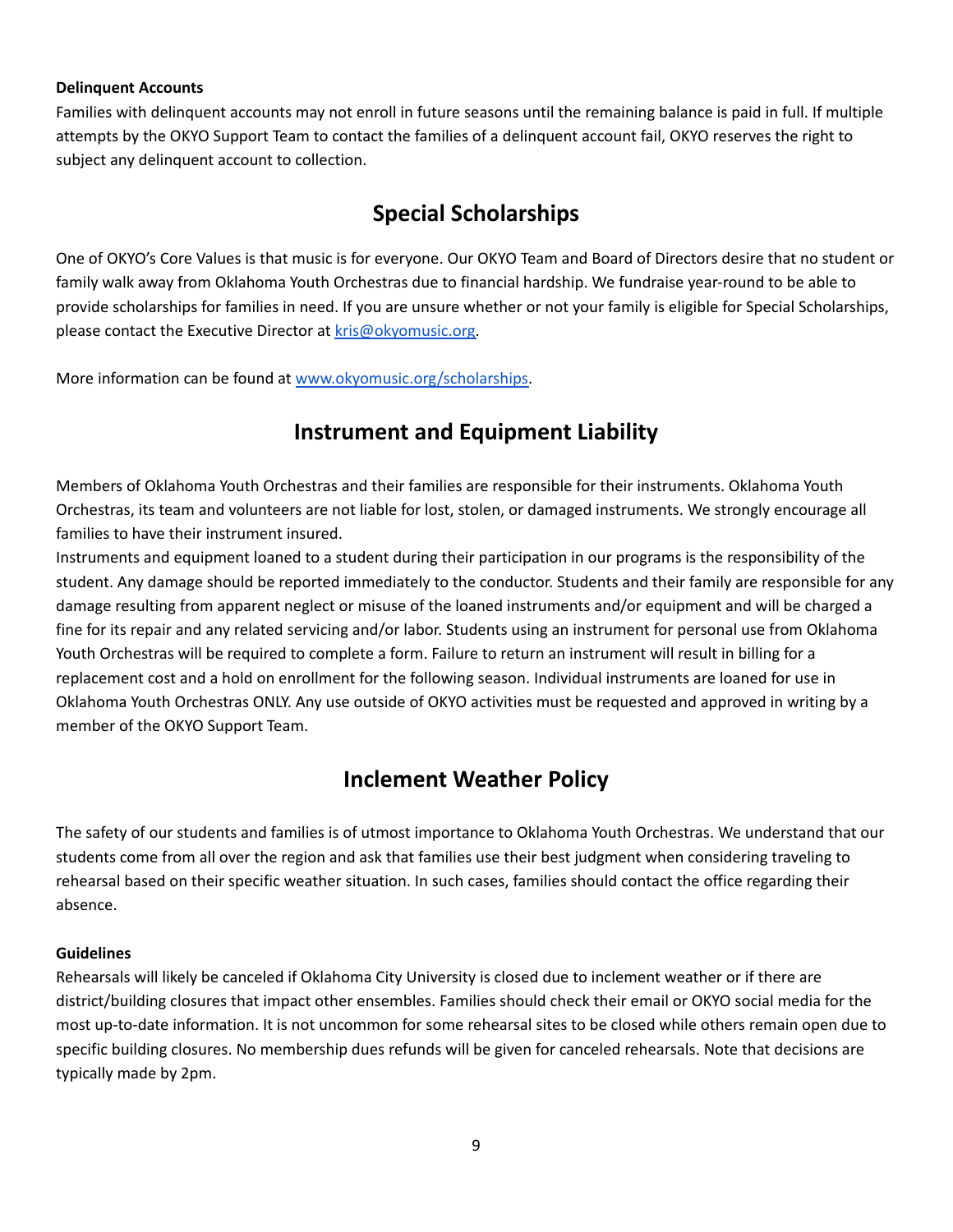#### **Notification**

Due to the number of students involved in Oklahoma Youth Orchestras, individual phone calls will not be made should rehearsals be canceled. Team members will work to the best of their ability to email all families, post cancellations on the Oklahoma Youth Orchestras website and social media resources, and change the office voicemail to reflect the cancellation. Please check our various resources before calling the office.

#### **Concert Make-Up Date**

A make-up date is scheduled for each season. Families should hold this date on their calendar should a concert prior to this date be canceled due to inclement weather. Additional concert cancellations beyond this opportunity are handled on an individual basis.

# **Emergency Procedures\***

The safety of our students and families is of utmost importance to Oklahoma Youth Orchestras. Our team members **use their best judgment to protect students when handling emergencies according to the emergency procedures in place.**

### **Severe Weather Procedure**

In the event that tornado sirens sound during rehearsal, conductors will immediately lead their students to the assigned shelter area using a designated path. All instruments will be left in the rehearsal hall and only small personal items will be taken. Team members will notify conductors of the siren and be certain that rehearsal halls are vacated. All students, team members, and volunteers must remain in the identified location until an all clear sign is received. **Parents may not remove their student from the shelter until an all clear is received**. Upon receipt of an all clear, the senior-most Support Team member will announce that rehearsals will be canceled for the evening and students will be instructed to contact their parents for an early ride. Support team members will also reach out to families using electronic methods. The senior-most Support Team member on-site will remain until all students are picked-up. Should destruction occur, all team members will remain on site and follow the instruction of the University Police Department or local law enforcement.

#### **Illness or Injury Procedure**

If a student is complaining of oncoming illness or minor injury, the student will be sent to the office. In the case of minor onset illness, team members will contact the student's family according to the emergency form to pick up their student. In the case of minor injury, after assessing the situation, team members will either offer minor first aid for small injuries or contact the University Police Department for assistance and provide any information contained on the emergency form. Next, team members will contact the students' family according to the emergency form to inform them of the situation and next steps. If a student is injured in a manner that they should not be moved (head injury, broken bone) or that the student becomes severely ill or has a medical emergency, the conductor will clear the area around the student and send another student to the office with known information of what has happened. Team members will call University Police to join them at the room if necessary for an emergency and will grab the student's emergency form. Team members will follow the instructions of the University Police regarding the situation and will contact the parents once more information is known to give instructions. The conductor will resume the rehearsal after the situation is addressed if feasible.